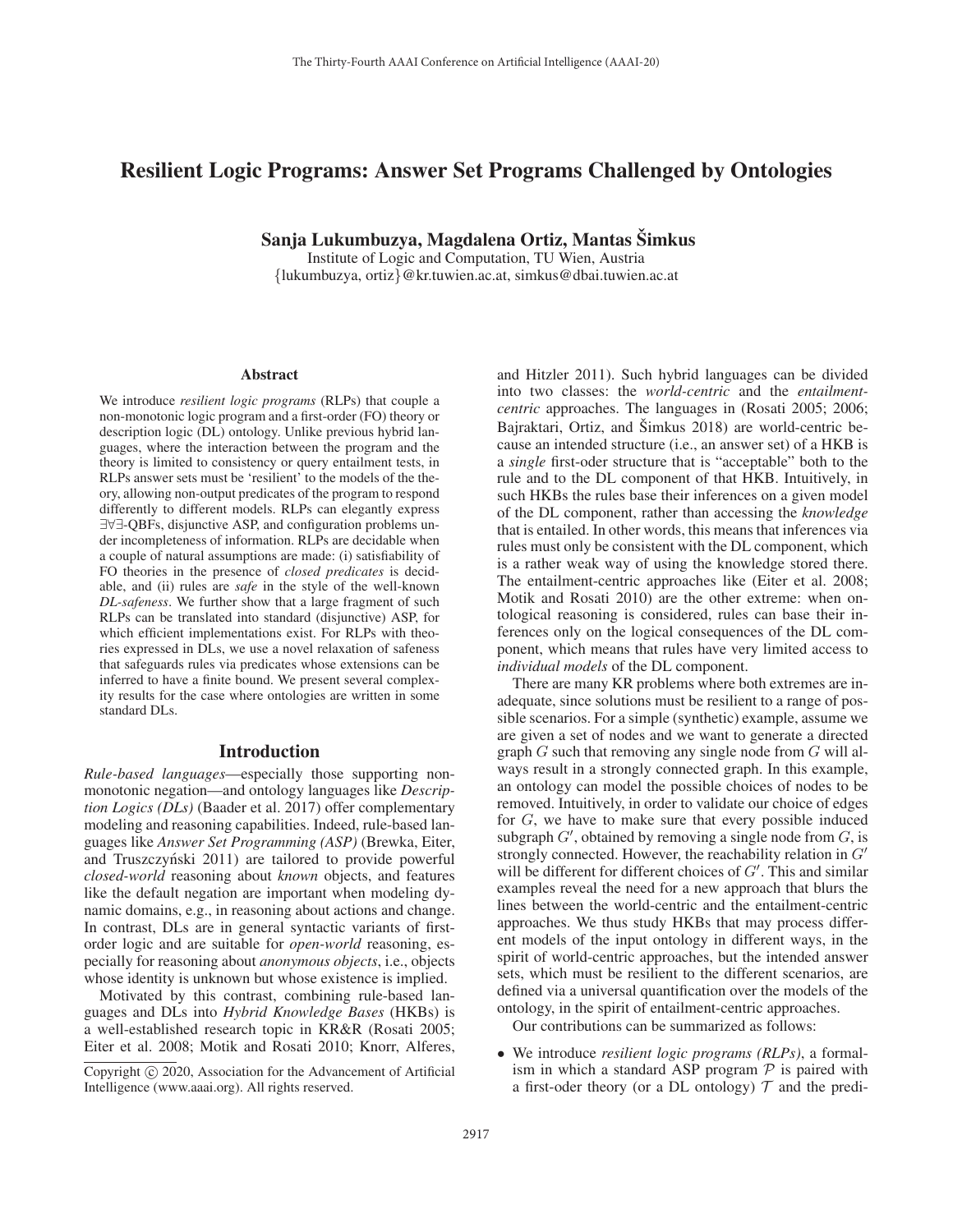cates are divided into *output*, *response*, and *open-world* predicates. The semantics is defined via a "negotiation" between  $P$  and  $T$ : the two components need to agree on an *answer set* I over the output signature, so that no matter how I is extended into a model of  $T$  (by interpreting the open-world predicates), the program  $P$  can give a matching and justified interpretation to the response predicates. Both ∃∀∃-QBFs and *disjunctive* ASP (disjunctive Datalog with negation under the answer set semantics) are naturally captured by resilient programs, and in fact, the QBF reduction shows that reasoning in RLPs is  $\Sigma_3^P$ -hard in data complexity, setting them apart form previous hybrid languages. We also illustrate the power of RLPs for configuration problems with incomplete information.

- Inevitably, reasoning in RLPs is undecidable unless restrictions are imposed on how rules are allowed to manipulate anonymous objects. We argue that by applying some natural restrictions, including a rule safeness condition reminiscent to the well-known DL-safeness (Motik, Sattler, and Studer 2005; Rosati 2005), decidability of reasoning can be achieved. We provide a general complexity upper bound that applies to very expressive FO fragments like the *guarded negation fragment (GFNO)*.
- We further introduce a slightly more restricted fragment of RLPs, in which theories are given as sets of positive disjunctive rules and the use of default negation in front of response predicates is restricted. These restrictions cause a decrease in computational complexity of RLPs and allow us to provide a translation into disjunctive ASP, opening up a perspective for implementation.
- We then turn to RLPs where the theory is a DL ontology, and show decidability of reasoning under a significantly relaxed rule safeness condition, based on the following intuition. Assume an ontology stating that every employee of a company can take part in at most 5 projects, and that all projects have at least one employee. This can be expressed via a pair of inclusions  $\text{Empl} \sqsubseteq \leq 5$  worksFor. Proj and Proj ∃worksFor<sup>−</sup>.Empl. If we happen to know that the company has  $n$  fixed employees, we can infer that there can be at most 5n projects in any possible world. Our setting allows to interpret Empl under the *closedworld* view, and in this case the program rules are allowed to manipulate the objects in Proj as ordinary individuals, even though the set of all projects might not be known. The relaxed safeness condition uses the ontology to identify concept names whose extension is forced to be relatively small, assuming completeness of some of predicates. Such concept names are then used to safeguard program rules. This idea of safeness is novel to the best of our knowledge, and seems useful in many settings, including the kind of configuration problems we describe below.
- Finally, for the case where ontologies are written in the well-known DLs  $ALCHOTQ$ ,  $ALCHI$  and DL-Lite<sub>F</sub>, we provide algorithms and complexity results.

The full proofs omitted here due to the space restrictions are available in the extended version.

## Logic Programming Preliminaries

We assume countably infinite and mutually disjoint sets Sconst, Svar, and Spred of *constants*, *variables*, and *predicate symbols*, respectively. Each  $p \in S_{pred}$  is associated with a non-negative arity, denoted by *art*(p). A *term* is a variable or a constant, and an *atom* is an expression  $p(t_1,...,t_n)$ , where  $p \in \mathbf{S}_{\text{pred}}$  has arity n, and  $t_1, \ldots, t_n$  are terms.

A *program* is a set of *rules* of the form

$$
r: \quad h \leftarrow b_1, \dots, b_n, \text{ not } b_{n+1}, \dots, \text{ not } b_m
$$

where  $n, m \geq 0, h, b_1, \ldots, b_m$  are atoms, and every variable occurring in  $h, b_{n+1}, \ldots, b_m$  must occur in some  $b_1, \ldots, b_n$ . We let  $head(r) = \{h\}$ ,  $body^+(r) = \{b_1, \ldots, b_n\}$ , and  $body^-(r) = \{b_{n+1}, \ldots, b_m\}$ . If p is an atom, the expression *not* p is a *negated atom*. A *literal* is an atom or a negated atom. A rule r is *positive* if  $|body^-(r)| = 0$ . A program is positive if all its rules are positive. An atom, a rule, or a program is *ground* if it contains no variables. *Facts* are ground rules of the form  $h \leftarrow$ , where "  $\leftarrow$  " is often omitted. A constraint of the form ' $\leftarrow \beta$ ' is a shorthand for ' $p \leftarrow \beta$ , not p', where  $p$  is a propositional atom not occurring elsewhere. We use  $h_1|\cdots|h_k \leftarrow \beta$  as an abbreviation for the set of rules  ${h_i \leftarrow \beta, not \ h_1, \ldots, not \ h_{i-1}, not \ h_{i+1}, \ldots, not \ h_k}$  $1 \leq i \leq k$ . Given a set of constants  $C \subseteq S_{\text{const}}$ , the *grounding of a rule w.r.t.* C, in symbols  $ground(r, C)$ , is a set of rules obtained from  $r$  by uniformly replacing variables in  $r$ by all possible elements from C. The *grounding of a program w.r.t.* C is then  $ground(P, C) = \bigcup_{r \in P} ground(r, C)$ .

An *(Herbrand)* interpretation over  $\Sigma \subseteq \mathbf{S}_{pred}$  is a set of ground atoms using only predicates from  $\Sigma$  (if  $\Sigma$  is not specified we assume  $\Sigma = \mathbf{S}_{pred}$ ). Given an interpretation I and a set  $\Sigma \subseteq \mathbf{S}_{\text{pred}}$ , we let  $I_{\Sigma} = \{p(\vec{u}) \mid p(\vec{u}) \in I \text{ and } p \in \Sigma\}.$ 

An interpretation I is a *model* of a ground positive program P if  $body^+(r) \subseteq I$  implies  $head(r) \cap I \neq \emptyset$ , for each rule  $r \in \mathcal{P}$ . Further, *I* is a *minimal model* of  $\mathcal{P}$  if there exists no  $J \subset I$  that is a model of  $\mathcal{P}$ . The semantics of programs with negation is given using a program transformation due to Gelfond and Lifschitz (1988). Given an interpretation  $I$  and a program  $P$ , we define a *reduct* of  $P$  w.r.t. *I* as  $\mathcal{P}^I$  = {*head*(*r*) ← *body*<sup>+</sup>(*r*) | *body*<sup>−</sup>(*r*) ∩ *I* =  $\emptyset$ , *r* ∈ *ground*( $P$ ,  $S_{const}$ )}. We say that *I* is an *answer set* of  $P$  if *I* is a minimal model of  $\mathcal{P}^1$ .

# Resilient Logic Programs

We next present our resilient logic programs. Syntactically, they consist of an ordinary program equipped with a function-free FO theory and a partition of the signature.

We denote the predicate symbols that occur in a program  $P$  and a theory  $T$ , by  $sig(P)$  and  $sig(T)$ , respectively.

Definition 1 (Syntax). *A* resilient logic program *(RLP) is a tuple*  $\Pi = (\mathcal{P}, \mathcal{T}, \Sigma_{\text{out}}, \Sigma_{\text{ova}}, \Sigma_{\text{re}})$  *where*  $\mathcal P$  *is a program,*  $\mathcal T$ *is an FO theory, and the sets* Σout*,* Σowa*,* Σre *are a partition of*  $sig(P) \cup sig(T)$  *with*  $\Sigma_{re} \cap sig(T) = \emptyset$ *. We call*  $\Sigma_{out}$ *the set of* output predicates,  $\Sigma_{\text{owa}}$  *the set of* open predicates, *and* Σre *the set of* response predicates *of* Π*. The predicates*  $in \Sigma_{\text{out}} \cup \Sigma_{\text{re}}$  *are called* closed predicates *of*  $\Pi$ *.* 

Our semantics uses the following generalization of a reduct. Given a program  $P$ , an interpretation I, and  $\Sigma \subseteq$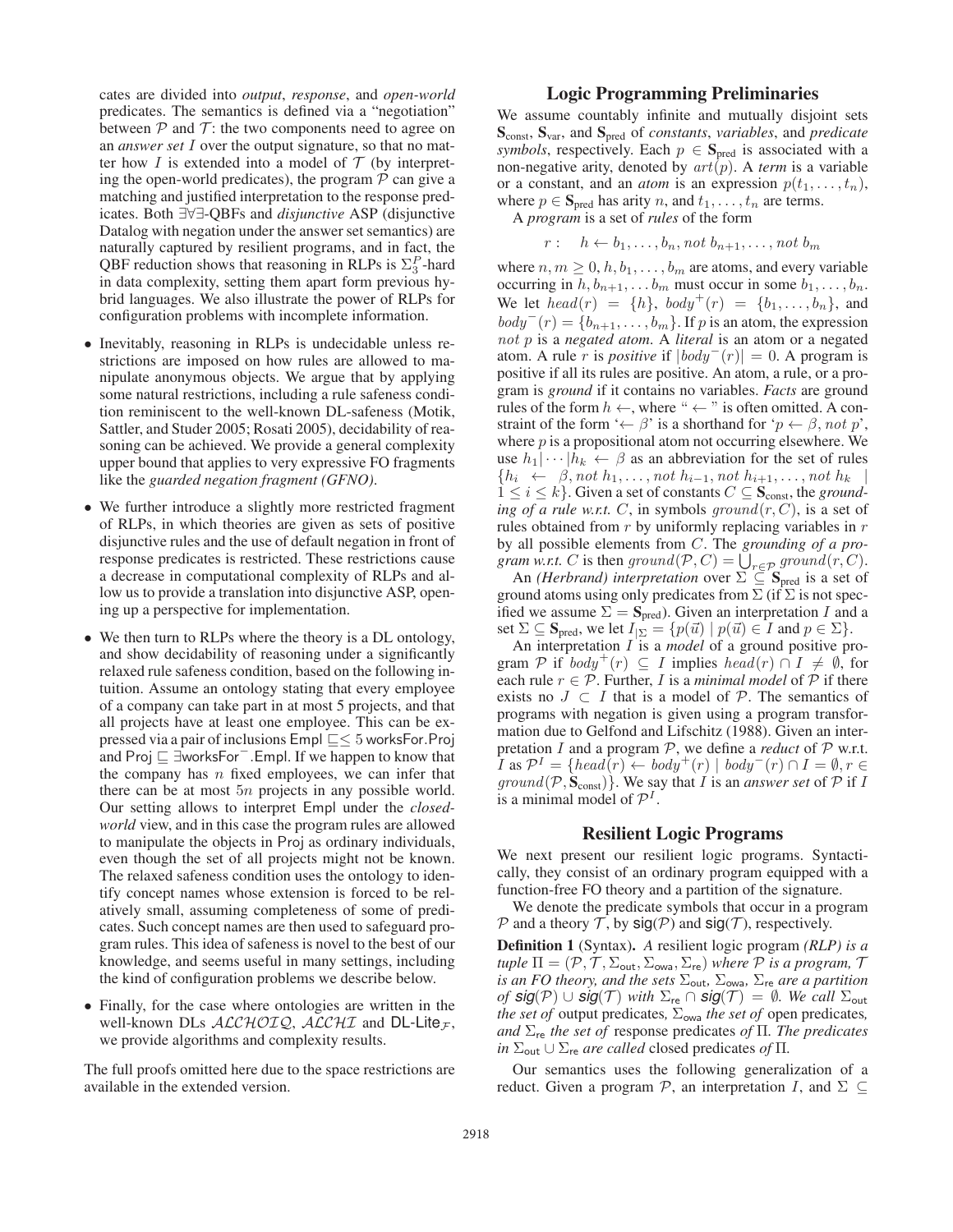$\mathbf{S}_{\text{pred}}$ , the reduct  $\mathcal{P}^{I,\Sigma}$  of  $\mathcal P$  w.r.t. I and  $\Sigma$  is the ground positive program obtained from  $ground(\mathcal{P}, \mathbf{S}_{const})$  as follows:

1. Delete every rule r that contains a literal  $p(\vec{u})$  such that

- (a)  $p(\vec{u}) \in body^+(r)$ ,  $p(\vec{u}) \notin I$ , and  $p \in \Sigma$ ,
- (b)  $p(\vec{u}) \in head(r), p(\vec{u}) \in I$ , and  $p \in \Sigma$ , or
- (c)  $p(\vec{u}) \in body^{-}(r)$  and  $p(\vec{u}) \in I$ .
- 2. In the remaining rules, delete all negated atoms and all atoms  $p(\vec{u})$  with  $p \in \Sigma$ .

This definition is inherited from *Clopen KBs* (Bajraktari, Ortiz, and  $\check{S}$ imkus 2018), which in turn borrow the principle from *r-hybrid KBs* (Rosati 2005). Intuitively,  $\mathcal{P}^{I,\Sigma}$  is the result of partially evaluating  $P$  according to the facts in  $I$ , interpreting the predicates in  $\Sigma$  as open-world. Note that in order to compute the regular reduct  $\mathcal{P}^I$  we evaluate only the negated atoms in  $P$ . In contrast, the generalized reduct requires us to additionally evaluate all atoms  $p(\vec{u})$  with  $p \in \Sigma$ , so that the remaining program contains no predicates from Σ. Observe that if  $\Sigma = \emptyset$ ,  $\mathcal{P}^I$  coincides with  $\mathcal{P}^{I,\Sigma}$ .

We next define the semantics of RLPs. For convenience, we adopt the standard Herbrand semantics of FO theories.

**Definition 2** (Semantics). *Let*  $\Pi = (\mathcal{P}, \mathcal{T}, \Sigma_{\text{out}}, \Sigma_{\text{ova}}, \Sigma_{\text{re}})$ *be an RLP, and let* I *be an interpretation over*  $\Sigma_{\text{out}}$ *. Then* I *is an* answer set *of* Π *if*

*(i) there exists some model J of*  $\mathcal{T}$  *such that*  $I = J_{\{\sum_{i=1}^n}$  *and (ii) for each model J of*  $\mathcal{T}$  *with*  $I = J_{\vert \Sigma_{\text{out}}}$ *, there is an interpretation* H *such that*  $J_{\vert \Sigma_{\text{out}} \cup \Sigma_{\text{out}}} = H_{\vert \Sigma_{\text{out}} \cup \Sigma_{\text{out}}}$  and  $H_{|\Sigma_{\text{out}} \cup \Sigma_{\text{re}}}$  *is a minimal model of*  $\mathcal{P}^{H,\Sigma_{\text{owa}}}.$ 

*We call* H *a* response to J w.r.t. I *and* Π*.*

Intuitively, an answer set of an RLP  $\Pi = (P, \mathcal{T}, \Sigma_{\text{out}},$  $\Sigma_{\text{owa}}$ ,  $\Sigma_{\text{re}}$ ) is an interpretation I over the output predicates that fulfills the following two conditions: (i)  $I$  is consistent with the theory, i.e., we can extend I into a model of  $T$  by interpreting the open predicates and (ii) no matter how we extend  $I$  into a model of  $\mathcal T$ , we can always find a matching interpretation for the response predicates that, together with I, will be justified by the program  $P$ .

RLPs provide an easy way of modeling and solving problems with an underlying exist-forall-exist structure. More precisely, RLPs are suitable for problems where we have control over some parameters that might, to some extent, influence the environment that we can otherwise not control and is unknown to us a priori, but to which we have to be able to respond adequately. Note that different states of the environment will likely require different responses. In such scenarios, we use the theory to describe the possible states of the environment, and the rules of the program to process a given state. The partitioning of the predicates into three different sets can be intuitively explained as follows. The output predicates are the predicates whose extensions can be controlled and that do not depend on the unknown environment, but rather might influence the set of possible states of the environment one has to consider. The predicates whose extensions we have absolutely no control over are the open predicates. These predicates are used to describe the unknown parts of the environment that we must react

to (e.g., things related to user input). Finally, the response predicates are the predicates used in the rules for computing responses to the environment and their extensions are dependent on the specific extensions of the open predicates.

We next illustrate RLPs through a few examples.

Example 1. *We show how to express the graph problem from the introduction as an RLP. Given nodes*  $n_1, \ldots, n_k$ , *let*  $\Pi = (\mathcal{P}, \mathcal{T}, \{V, E\}, \{in, out\}, \{\overline{E}, R\})$ *, where* 

$$
\mathcal{T} = \{\exists x \, out(x), \quad \forall x (V(x) \to in(x) \lor out(x)),
$$
  

$$
\forall x (V(x) \to \neg in(x) \lor \neg out(x)),
$$
  

$$
\forall x \forall y \, out(x) \land out(y) \to x = y \}
$$
  

$$
\mathcal{P} = \{V(n_1), \cdots V(n_k), E(x, y)|\overline{E}(x, y) \leftarrow V(x), V(y),
$$
  

$$
R(x, z) \leftarrow R(x, y), R(y, z),
$$
  

$$
R(x, y) \leftarrow E(x, y), not out(x), not out(y),
$$
  

$$
\leftarrow V(x), V(y), x \neq y, not out(x), not out(y), not R(x, y) \}
$$

*In each answer set of* Π*,* E *defines the edge relation of a directed graph* G such that removing any single node  $n_i$ ,  $i \in$  $\{1,\ldots,k\}$ , from G (*i.e.*,  $n_i$  *is the only node in out*), results *in a graph that is still strongly connected. For example, for*  $k = 4$  *we have that*  $I = \{V(n_1), V(n_2), V(n_3), V(n_4),$  $E(n_1, n_2)$ ,  $E(n_2, n_3)$ ,  $E(n_3, n_4)$ ,  $E(n_4, n_1)$ ,  $E(n_1, n_3)$ ,  $E(n_3, n_1), E(n_2, n_4), E(n_4, n_2)$  *is an intended answer set as removing any single node from this graph (and all edges relating to this node) yields a strongly connected graph. The set obtained from I by removing, e.g.,*  $E(n_1, n_2)$  *is not an intended answer set. In such a graph, removing*  $n_3$  *results in*  $n_2$  *not being reachable from*  $n_1$ .

We also show that RLPs can elegantly capture ∃∀∃ quantified Boolean formulas (QBFs).

Example 2. *Consider the evaluation problem for QBFs of the form*  $\Phi = \exists X_1, \ldots, X_n \forall Y_1, \ldots, Y_m, \exists Z_1, \ldots, Z_k \varphi$ . *where* ϕ *is in 3-CNF. We define an RLP* Π *whose answer sets directly correspond to the truth-value assignments for*  $X_1, \ldots, X_n$  *for which*  $\Phi$  *evaluates to true.* 

*Note that* Π *reflects the quantifier alternation in* Φ*: we* want to output an assignment for the  $X_i$  (i.e., an interpreta*tion over*  $T_X$  *and*  $F_X$ *) such that for every assignment for the open-world* Y<sup>i</sup> *we can respond with an assignment for the*  $\overline{Z}_i$  *that satisfies the constraints, i.e., the clauses in*  $\Phi$ *. We let*  $\Pi = (\mathcal{P}, \mathcal{T}, \{V_X, V_Y, V_Z, T_X, F_X\}, \{T_Y, F_Y\}, \{T_Z, F_Z\}),$ 

$$
\mathcal{T} = \{ \forall x (V_Y(x) \to T_Y(x) \lor F_Y(x)),
$$
  
\n
$$
\forall x (V_Y(x) \land T_Y(x) \land F_Y(x) \to \bot) \}
$$
  
\n
$$
\mathcal{P} = \{ V_\alpha(c_1^\alpha), \quad \dots \quad V_\alpha(c_{n_\alpha}^\alpha),
$$
  
\n
$$
T_X(x) | F_X(x) \leftarrow V_X(x), \quad T_Z(x) | F_Z(x) \leftarrow V_Z(x),
$$
  
\n
$$
\leftarrow \sigma(L_{i,1}), \sigma(L_{i,2}), \sigma(L_{i,3}), \text{ for each clause } C_i \text{ in } \varphi \}
$$

*where, given a literal l,*  $\sigma(l)$  *is defined as:* 

$$
\sigma(l) = \begin{cases} T_{\alpha}(c_i^{\alpha}) & \text{if } l = \neg \alpha_i, i = 1, \dots, n_{\alpha} \\ F_{\alpha}(c_i^{\alpha}) & \text{if } l = \alpha_i, i = 1, \dots, n_{\alpha} \end{cases}
$$

*where*  $\alpha \in \{X, Y, Z\}$ *,*  $n_X = n$ *,*  $n_Y = m$ *, and*  $n_Z = k$ *.* 

Example 3. *Assume a company has to process a fixed amount of customer orders per day. The company does not*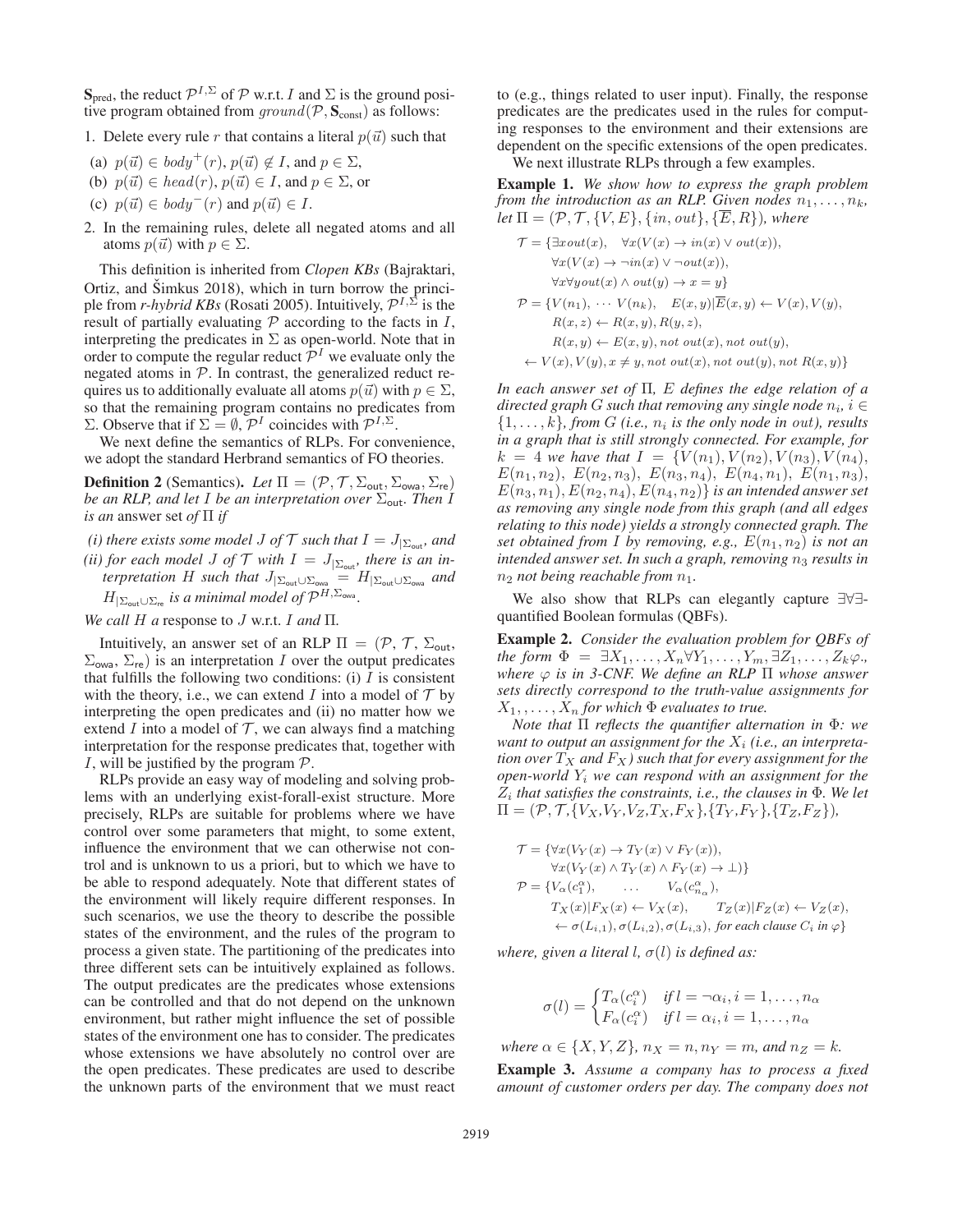*know what the exact configuration of these orders will be, but it knows that each of them consists of up to 5 tasks and each task requires one service offered by the company. The company has a task of selecting which services to offer so that no matter what the actual configuration of the orders is, the tasks can be scheduled to employees in a way that each task will be completed by the end of the day.*

*This problem is solved by an RLP in which the offered services are captured by the output predicates, models of the theory correspond to possible configurations of orders, and the models of the program define viable schedules of tasks to employees. The answer sets of such an RLP then correspond to sets of services that, if offered, guarantee that for every configuration of orders there exists a schedule in which each task is completed by the end of the workday.*

We define a program  $P_1$  consisting of the rules that model *the timeline of the workday:*

 $Next(i, i + 1), for 0 \leq i < t_{max},$ <br>  $Time(y) \leftarrow Next(x, y),$  Tim  $Time(x) \leftarrow Next(x, y),$ ltHour(x<sub>0</sub>, x<sub>n</sub>) ← Next(x<sub>0</sub>, x<sub>1</sub>),..., Next(x<sub>n-1</sub>, x<sub>n</sub>),  $0 \le n < 60$ 

*Assume that the employees work eight hours per day and the granularity of Next is one minute. We set*  $t_{max} = 480$ .

*As facts, we store the employees, the services, as well as which employee can provide which service. For simplicity assume that each service takes the same amount of time to be completed, e.g., 60 minutes, and that the company needs to process two orders per day. We also encode this information using facts. Consider, for demonstration purposes, the following set of facts:*

 $\mathcal{P}_2 = \{Service(s_1), Service(s_2), Service(s_3),\}$  $Empolve(e_1), Empolve(e_2), Order(o_1), Order(o_2),$  $Provides(e_1, s_1), Provides(e_1, s_2),$  $Provides(e_2, s_1), Provides(e_2, s_2), Provides(e_2, s_3)\}$ 

*We further introduce two binary predicates hasTask and Req for specifying which orders have which tasks associated to them and which tasks require which offered services, respectively. Assume we have an FO theory* T *expressing the following information: (i) each order has at least one and at most five tasks associated to it, (ii) each task is associated to exactly one order and (iii) each task requires exactly one offered service. We show later that such a theory can be elegantly expressed using description logics.*

*The rules that select services are defined as follows:*

$$
\mathcal{P}_3 = \{ \text{^\} \text{1}(\text{^\}) \mid \text{^\} \text{1}(\text{^\}) \mid \text{^\} \text{1}(\text{^\}) \leftarrow \text{^\} \text{1}(\text{^\}) \}
$$

*The set of rules* P<sup>4</sup> *in Table 1 generates a viable schedule (Sched)* consisting of tuples  $(x, y, z)$ , assigning task y to *employee* x *to be performed starting at time point* z*.*

*Let*  $\Sigma_{\text{out}} = \{Order, OfficeService\}, \Sigma_{\text{ova}} = \text{sig}(\mathcal{T}) \setminus \text{and } \Sigma_{\text{res}} = \text{sig}(\mathcal{P}) \setminus (\Sigma_{\text{out}} \cup \Sigma_{\text{new}})$  The answer  $\Sigma_{\text{out}}$ , and  $\Sigma_{\text{re}} = \mathsf{sig}(\mathcal{P}) \setminus (\Sigma_{\text{out}} \cup \Sigma_{\text{owa}})$ . The answer *sets of the RLP*  $(\mathcal{P}, \mathcal{T}, \Sigma_{\text{out}}, \Sigma_{\text{ova}}, \Sigma_{\text{re}})$ *, where*  $\mathcal{P} = \mathcal{P}_1 \cup$  $\mathcal{P}_2 \cup \mathcal{P}_3 \cup \mathcal{P}_4$ , represent sets of services that can be *offered and completed within the given time constraints regardless of the type of received orders. One example* *of such an answer set is*  $I = \{Order(o_1), Order(o_2),$ *OfferedService*(s1)*OfferedService*(s2)}*. It can be verified that whatever the configurations*  $o_1$  *and*  $o_2$  *might be, we can always find a schedule in which all tasks are completed on time.*

*Note that, unlike traditional ASP, RLPs can have comparable answer sets, e.g.,*  ${OfficeedService(s_1)Order(o_1)}$ ,  $Order(o_2)$ } ⊂ *I is also an answer set of*  $\Pi$ *.* 

*Let*  $J = \{OfficeSearchService(s_3), Order(o_1), Order(o_2)\}$ *and consider a model of* T *in which each order consist of five tasks associated with the service*  $s_3$ *. Since only employee*  $e_2$ *can perform* s3*, she needs to perform this service ten times. However, this takes more than the 480 minutes and so no valid schedule can be found. This means that* J *is not an answer set of* Π*.*

From Disjunctive Programs to RLPs. There is a strong connection between RLPs and *disjunctive logic programs with negation under the answer set semantics* (Eiter, Gottlob, and Mannila 1997). Disjunctive logic programs consist of rules that are similar to the rules defined in the previous section, but allow disjunctions of atoms in rule heads. Namely, disjunctive rules are of the form

$$
h_1 \vee \ldots \vee h_l \leftarrow b_1, \ldots, b_n, \text{not } b_{n+1}, \ldots, \text{not } b_m,
$$

where  $l > 1, n, m \geq 0, h_1, \ldots, h_l, b_1, \ldots, b_m$  are atoms and every variable occurring in  $h_1, \ldots, h_l, b_{n+1}, \ldots, b_m$  must occur in some  $b_1, \ldots, b_n$ . The semantics to these programs is given analogously to the semantics of programs introduced in the preliminaries to this paper. We next show that disjunctive logic programs under the answer set semantics are fully captured by RLPs.

Theorem 1. *Every disjunctive logic program* P *can be translated in polynomial time into a resilient logic program*  $\Pi = (\mathcal{P}', {\{\top}\}, \Sigma_{\text{out}}, \Sigma_{\text{ova}}, \Sigma_{\text{re}})$  *whose answer sets coincide with those of* P*.*

*Proof sketch.* The core idea of the translation is to use two copies of the signature of  $P$ , both encoding possible interpretations over the signature and the constants of  $P$ . As the theory component plays no role in this translation we use  $\top$ . Our strategy is the following. We first define rules that generate a candidate answer set  $I$  of  $P$  and use constraints to ensure that  $I$  satisfies all the rules of  $P$ . For this we use the signature of  $P$  – our set of output predicates, and one of its copies – the response predicates. The other copy constitutes the set of open predicates and is used to verify that  $I$  is indeed an answer set of  $P$ . To do this, we need to make sure that there is no interpretation  $J \subsetneq I$  that is a model of  $\mathcal{P}^I$ . In other words, we need to check that *for all possible interpretations* J, either (i)  $J = I$ , (ii) there is an atom h such that  $h \in J$  and  $h \notin I$ , i.e.,  $J \not\subset I$ , or (iii) J violates some rule in  $\mathcal{P}^{I}$ . We define the rules, using some additional response predicates, to check for a given  $J$  if one of these conditions holds. Since we have a universal quantification over interpretations, we use open predicates to encode J. Our semantics then ensures that if I is an answer set of  $\Pi$  then for any possible interpretation  $J$  at least one of (i-iii) holds. Hence,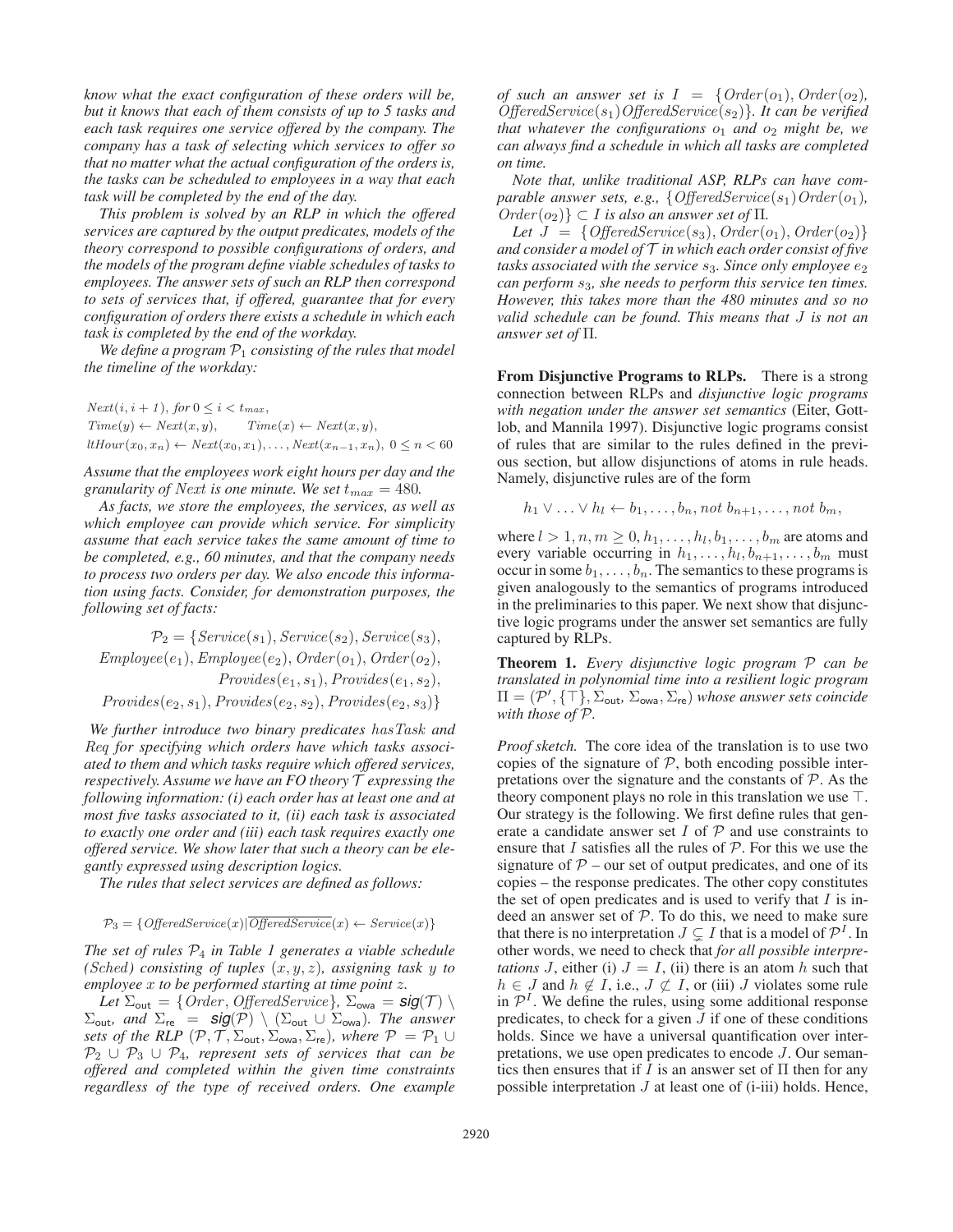$$
\mathcal{P}_4 = \{Sched(x, y, z) \leftarrow \text{Task}(y), \text{Time}(z), \text{Reg}(y, u), \text{Provides}(x, u), \text{not Hlegal}(x, y, z) \newline \text{Hlegal}(x, y, z) \leftarrow \text{Task}(y), \text{Time}(z), \text{tHour}(z, t_{max}), \text{Employee}(x) \newline \text{Hlegal}(x, y, z) \leftarrow \text{Sched}(x', y, z'), \text{Time}(z), \text{Employee}(x), x \neq x' \newline \text{Hlegal}(x, y, z) \leftarrow \text{Sched}(x', y, z'), \text{Time}(z), \text{Employee}(x), z \neq z' \newline \text{Hlegal}(x, y, z) \leftarrow \text{Task}(y), \text{Sched}(x, y', z'), \text{HHour}(z', z), z \neq z' \newline \text{Hlegal}(x, y, z) \leftarrow \text{Task}(y), \text{Sched}(x, y', z'), \text{Time}(z), z = z', y \neq y' \newline \text{OKTask}(y) \leftarrow \text{Sched}(x, y, z) \leftarrow \text{not OKTask}(y), \text{Task}(y) \right\}
$$

Table 1: Rules that check whether viable schedules exist

the answer sets of  $P$  and  $\Pi$  coincide. The exact construction can be found in the extended version.  $\Box$ 

## Decidable RLPs

The main reasoning task for RLPs is deciding the *answer set existence*, i.e., given an RLP Π, decide whether there exist an answer set I of Π. We note that other common reasoning problems like *skeptical* (resp., *brave*) *entailment* can be easily reduced to checking non-existence (resp., existence) of an answer set. In particular, a ground atom  $p(\vec{c})$  is true in all answer sets of  $\Pi$  (i.e.  $p(\vec{c})$  is a skeptical consequence) iff the result of adding  $\leftarrow p(\vec{c})$  to (the program component of) Π does not have an answer set. Similarly, a ground atom  $p(\vec{c})$  is true in some answer set of  $\Pi$  (i.e.  $p(\vec{c})$  is a brave consequence) iff  $\Pi$  augmented with  $\leftarrow$  *not*  $p(\vec{c})$  does have an answer set. With this in mind, the rest of the paper is focused on the problem of deciding answer set existence.

Unsurprisingly, this task is undecidable for RLPs in their general form. This is not hard to show adapting analogous results for some well-known hybrid languages (Levy and Rousset 1998; Rosati 2007). In this section, we identify a class of RLPs for which decidability can be regained.

The first step is to introduce a *safeness* condition for RLPs that ensures that variables in the program range only over a finite number of constants. To this end, we use the notion of safeness presented in (Bajraktari, Ortiz, and Simkus 2018) which was inspired by the well-known *DL-safeness* (Motik, Sattler, and Studer 2005; Rosati 2005):

**Definition 3.** An RLP  $\Pi = (\mathcal{P}, \mathcal{T}, \Sigma_{\text{out}}, \Sigma_{\text{ova}}, \Sigma_{\text{re}})$  *is* safe *if for each rule* r ∈ P*, each variable in* r *occurs in some*  $p(\vec{u}) \in body^+(r)$ , where  $p \in \Sigma_{\text{out}} \cup \Sigma_{\text{re}}$ .

Intuitively, for RLPs that fulfill this condition, variables in the program  $P$  range only over the set  $\text{adom}(P)$  of constants explicitly mentioned in  $P$ . This is exploited to devise a terminating algorithm for answer set existence of RLPs.

An obvious further requirement for decidability is that the theory component of RLPs must belong to a fragment of FO in which satisfiability is decidable. However, we need something stronger: the theory must be in a logic for which the problem of *satisfiability under closed predicates* is decidable, i.e., given a theory  $\mathcal T$ , a set of predicates  $\Sigma$  regarded as closed, and an interpretation  $I$ , we can decide whether there is a model *J* of  $\mathcal T$  s.t.  $J_{|\Sigma} = I$ .

Theorem 2. *The problem of answer set existence is decidable for safe RLPs whose theory is in a logic for which satisfiability under closed predicates is decidable.*

*Proof sketch.* Algorithm 1 decides the answer set existence for such RLPs. In a nutshell, the algorithm takes an RLP  $\Pi = (\mathcal{P}, \mathcal{T}, \Sigma_{\text{out}}, \Sigma_{\text{ova}}, \Sigma_{\text{re}})$ , guesses an interpretation I and subsequently uses two oracle calls to check whether I is an answer set of Π. The first call checks whether there is a model J of T s.t.  $J_{\Sigma_{\text{out}}} = I$ . The second call tries to verify whether each such model of  $T$  has a response w.r.t. I and  $\Pi$  by attempting to guess a model  $J'$  of  $\mathcal T$  for which this does not hold. In order to check that  $J'$  has no response, another oracle call is made which tries to guess a response. If this fails, there is a counter example to  $I$  being an answer set of Π. Note that, due to our safeness condition, it suffices to make the guesses only over  $\text{adom}(\mathcal{P})$ . Further, the subroutine isConsistent( $\mathcal{T}, I, \Sigma$ ) checks whether there exists a model *J* of  $\mathcal T$  s.t.  $J_{\Sigma} = I$ . For RLPs that fulfill the conditions from Theorem 2 this problem is decidable and the subroutine terminates, yielding a decision procedure.  $\Box$ 

A naive analysis of Algorithm 1 yields the following upper bound in terms of computational complexity:

Theorem 3. *Let* L *be a logic in which satisfiability under closed predicates is in some complexity class* C *that contains* NP*. Deciding answer set existence of safe RLPs with theories in*  $\mathcal L$  *is in*  $NEXPTIME^{C^{NP}}$ *.* 

One of the most expressive decidable fragments of FO is the so-called *guarded negation fragment (GNFO)* (Bárány, Cate, and Segoufin 2015), which extends the guarded fragment of FO and also captures most decscription logics. As in GNFO satisfiability under closed predicates is decidable in 2EXPTIME (Benedikt et al. 2016; Bajraktari, Ortiz, and  $\text{Simkus } 2018$ , by Theorem 1, answer set existence for safe RLPs with GNFO theories is decidable and belongs to the class  $NEXPTIME^{2EXPTIME} = NEXPTIME^{2EXPTIME}$ .

#### Translation into Disjunctive Datalog

We now identify a fragment of RLPs that can be translated into disjunctive Datalog. First, we require that all RLPs in this fragment are safe, as described in the previous section.

We next disallow default negation in front of response predicates in rules other than constraints. This restriction has as an effect that, given a candidate answer set  $I$  and a model of the theory  $J$  that agrees with  $I$  on the output predicates, deciding whether there is a response to J can be done deterministically, which reduces the computational complexity of reasoning with such RLPs. We note that many problems, like Example 1 and Example 3, can be captured in this fragment.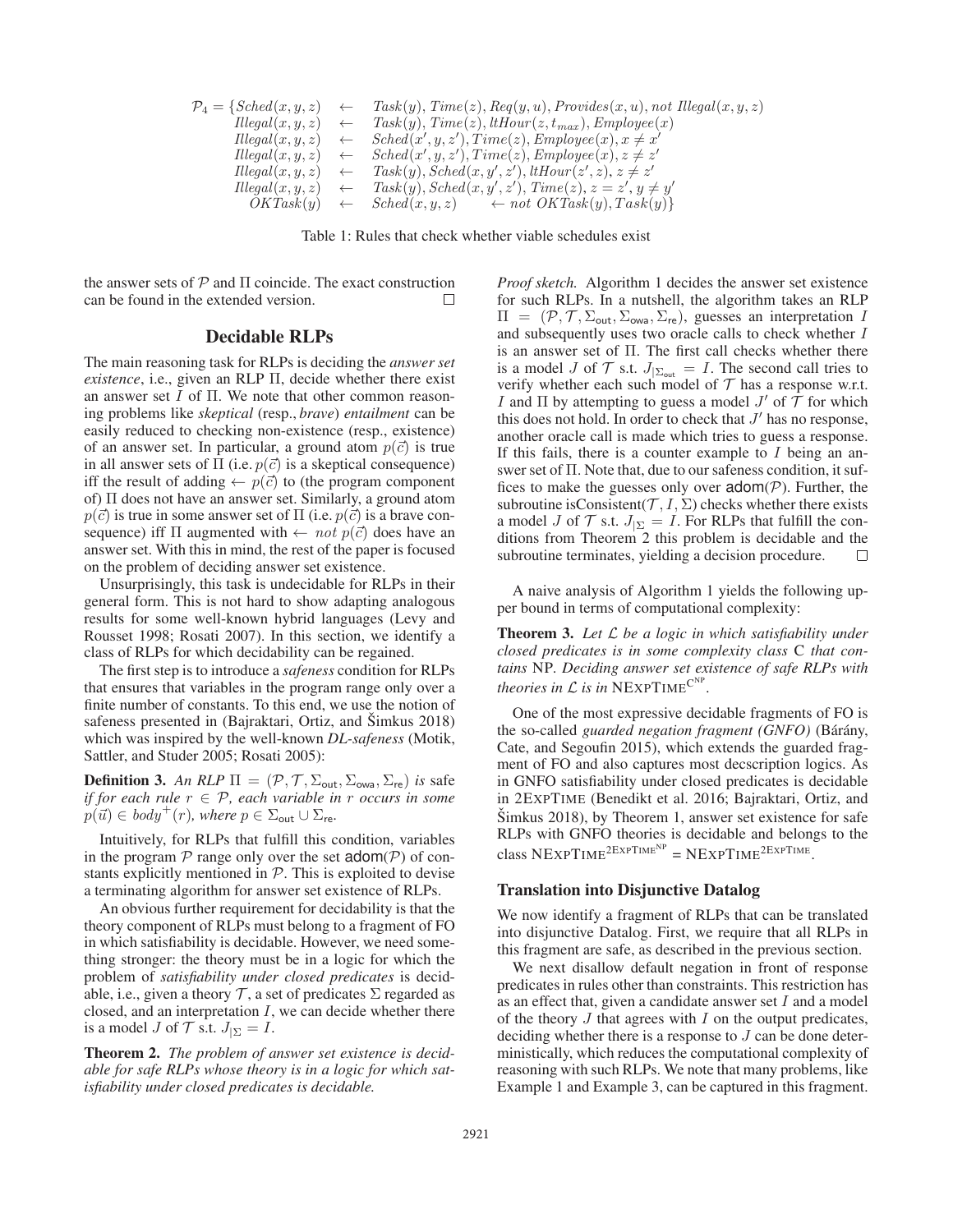Algorithm 1: Answer set existence of RLPs.

| <b>Algorithm</b> has Answer Set( $\Pi$ )                                                                                                        |
|-------------------------------------------------------------------------------------------------------------------------------------------------|
| <b>Input</b> : RLP $\Pi = (\mathcal{P}, \mathcal{T}, \Sigma_{\text{out}}, \Sigma_{\text{owa}}, \Sigma_{\text{re}})$                             |
| <b>Output:</b> true iff $\Pi$ has an answer                                                                                                     |
| Guess an interpretation I over $\Sigma_{\text{out}}$ and $\text{adom}(\mathcal{P})$                                                             |
| <b>return</b> is Consistent( $\mathcal{T}, I, \Sigma_{\text{out}}$ ) and                                                                        |
| not has CE $(I, \Pi, \text{adom}(\mathcal{P}), \Sigma_{\text{out}})$                                                                            |
| <b>Subroutine</b> has $CE(I, \Pi, \Delta, \mathcal{B})$                                                                                         |
| <b>Input</b> : Interpretation I, RLP $\Pi = (\mathcal{P}, \mathcal{T}, \Sigma_{\text{out}},$                                                    |
| $\Sigma_{\text{owa}}, \Sigma_{\text{re}}$ ), $\Delta \subseteq \mathbf{S}_{\text{const}}$ , and $\mathcal{B} \subseteq \text{sig}(\mathcal{T})$ |
| <b>Output:</b> true iff there is a counter example to $I$                                                                                       |
| being an answer set of $\Pi$                                                                                                                    |
| Guess an interpretation J over $sig(\mathcal{P}) \cap sig(\mathcal{T}) \cup$                                                                    |
| $\Sigma_{\text{out}}$ and the constants from $\Delta$ s.t. $J_{\vert \Sigma_{\text{out}}} = I_{\vert \Sigma_{\text{out}}}$                      |
| $J' \leftarrow J \cup {\lbrace \neg p(\vec{c}) \mid \vec{c} \in \Delta^{\text{art}(p)},\}$                                                      |
| $p \in \text{sig}(\mathcal{P}) \cap (\text{sig}(\mathcal{T}) \setminus \mathcal{B})$ , and $p(\vec{c}) \notin J$                                |
| <b>return</b> is Consistent( $\mathcal{T}, J', \mathcal{B}$ ) and                                                                               |
| <i>not</i> has $\text{Resp}(J,\Pi)$                                                                                                             |
| <b>Subroutine</b> has $\text{Resp}(J,\Pi)$                                                                                                      |
| <b>Input</b> : Interpretation $J$ ,                                                                                                             |
| RLP $\Pi = (\mathcal{P}, \mathcal{T}, \Sigma_{\text{out}}, \Sigma_{\text{owa}}, \Sigma_{\text{re}})$                                            |
| <b>Output:</b> true iff there exists a response to $J$ w.r.t.                                                                                   |
| $J_{\Sigma_{\text{out}}}$ and $\Pi$                                                                                                             |
| Guess an interpretation H over $sig(\mathcal{P})$ and the                                                                                       |
| constants from J and $\text{adom}(\mathcal{P})$ s.t. $H_{\vert \Sigma_{\text{out}} \cup \Sigma_{\text{ova}}} = J$                               |
| <b>return</b> $H_{ \Sigma_{\text{out}} \cup \Sigma_{\text{re}}}$ is a min. model of $\mathcal{P}^{H,\Sigma_{\text{owa}}}$                       |

Finally, we restrict the theory component of RLPs in this fragment to essentially a set of positive disjunctive rules which allows us to easily encode formulas of the theory as rules of the program component. More formally, we consider FO formulas of the form  $\forall x_1, \ldots, x_l\varphi$ , where  $\varphi$  is a disjunction of literals using only constants and variables  $x_1, \ldots, x_l$  in which every variable occurring in a positive literal involving an output predicate also occurs in a negative literal involving a an output predicate. This fragment of FO is particularly important for DL research as the formulas in it can be seen as positive disjunctive rules and many standard DLs are rewritable into positive disjunctive Datalog (see, e.g., (Hustadt, Motik, and Sattler 2007; Bienvenu et al. 2014)).

We next show that the considered fragment of RLPs is captured by disjunctive logic programs with negation under the answer set semantics.

**Theorem 4.** *Every RLP*  $\Pi = (\mathcal{P}, \mathcal{T}, \Sigma_{\text{out}}, \Sigma_{\text{ova}}, \Sigma_{\text{re}})$  *in the fragment described above can be translated into a disjunctive program whose answer sets restricted to*  $\Sigma_{\text{out}}$  *coincide with the answer sets of* Π*.*

*Proof sketch.* For this translation, we employ the technique from (Eiter and Polleres 2003) that transforms two nondisjunctive programs  $P_1$  and  $P_2$  into a single disjunctive program  $P_3$  whose answer sets correspond to the answer sets S of  $P_1$  for which  $P_2 \cup S$  does not have an answer set.

As the first step, we can obtain from an RLP  $\Pi$  =  $(\mathcal{P}, \mathcal{T}, \Sigma_{\text{out}}, \Sigma_{\text{ova}}, \Sigma_{\text{re}})$  two programs  $\mathcal{P}_{guess}$  and  $\mathcal{P}_{check}$ 

that do the following:

- $P_{guess}$  guesses a structure over the output predicates and makes sure that it can be extended into a model of  $T$  by interpreting the open predicates. Answer sets of  $P_{guess}$ consist of such structures, extended into models of  $\mathcal T$ .
- $P_{check}$  checks, given an answer set S of  $P_{guess}$ , whether there is a model of  $T$  that agrees with  $S$  on the output predicates and has no response. Such models constitute the answer sets of  $\mathcal{P}_{check} \cup S$ .

The second step is to use the above-mentioned technique to obtain a disjunctive program  $\mathcal{P}_{solve}$  whose answer sets cor-<br>respond to the answer sets  $S$  of  $\mathcal{P}_{cycle}$  for which  $\mathcal{P}_{set}$   $\rightarrow$   $\rightarrow$   $\rightarrow$ respond to the answer sets S of  $\mathcal{P}_{guess}$  for which  $\mathcal{P}_{check} \cup S$ does not have an answer set. This results in  $\mathcal{P}_{solve}$  having answer sets that correspond to structures S over output predicates (extended into models of  $\mathcal T$  in possibly multiple different ways) for which there is no model of  $T$  that agrees with  $S$  on the output predicates and has no response. Thus, we have that the answer sets of  $\mathcal{P}_{solve}$  (restricted to the out-<br>put predicates) and the answer sets of  $\Pi$  coincide. put predicates) and the answer sets of Π coincide.

#### Resilient Logic Programs with DL Theories

In this section, our focus is on RLPs whose theory is specified using *description logics*.

Description Logics Preliminaries. Most description logics, in particular those considered in this paper, are fragments of FO with only unary and binary predicate symbols, and a slightly modified syntax that allows us to write formulas more concisely. We consider the following three DLs: the expressive  $\text{ALCHI}$  and  $\text{ALCHOLQ}$ , and the lightweight DL-Lite<sub> $\mathcal{F}$ </sub>. We assume countably infinite sets  $\mathbf{S}_{cn} \subseteq \mathbf{S}_{pred}$ and Srn ⊆ Spred of unary predicate symbols called *concept names* and binary predicate symbols called *role names*, respectively. A *role* R is defined according to the following syntax:  $R := P | P^-$ , where  $P \in S_{rn}$  and  $P^-$  is called the inverse of P. We sometimes abuse the notation and write  $R^-$  to denote P if  $R = P^-$ . We summarize the syntax of (*complex*) *concepts* for our considered logics:

DL-Lite<sub> $F$ </sub> :  $C := \perp |A| \exists R$  $\mathcal{ALCHI}: C := \top |A| \neg C |C \sqcap C | \exists R.C | \forall R.C$  $ALCHOTQ$ :  $C := \top |A| \neg C |C \sqcap C| > nR.C | \{a\},\$ 

where  $A \in \mathbf{S}_{cn}$ , R is a role,  $a \in \mathbf{S}_{const}$ , and  $n \geq 0$ ,

Hereinafter,  $C, D$  denote complex concepts and  $R, S$  denote roles in the considered logic. Moreover, we abbreviate  $\leq nR.C \sqcap \geq nR.C$  by  $= nR.C$ .

DL knowledge bases consist of two components: an *ABox* and a *TBox*. An ABox is a finite set of *assertions* of the form  $C(a)$  and  $R(a, b)$ , where  $a, b \in \mathbf{S}_{const}$ . In  $\mathcal{ALCHI}$  and  $ALCHOTQ$ , a TBox is a finite set of expressions of the form  $C \subseteq D$ , called *concept inclusions* and  $R \subseteq S$ , called *role inclusions*. In  $DL\text{-}Life_{\mathcal{F}}$ , a TBox consists of concept inclusions of the form  $C \sqsubseteq D$  and  $C \sqsubseteq \neg D$  and axioms of the form (funct  $R$ ). We can view TBoxes as FO theories (see (Borgida 1996)). For example, the FO theory in Example 3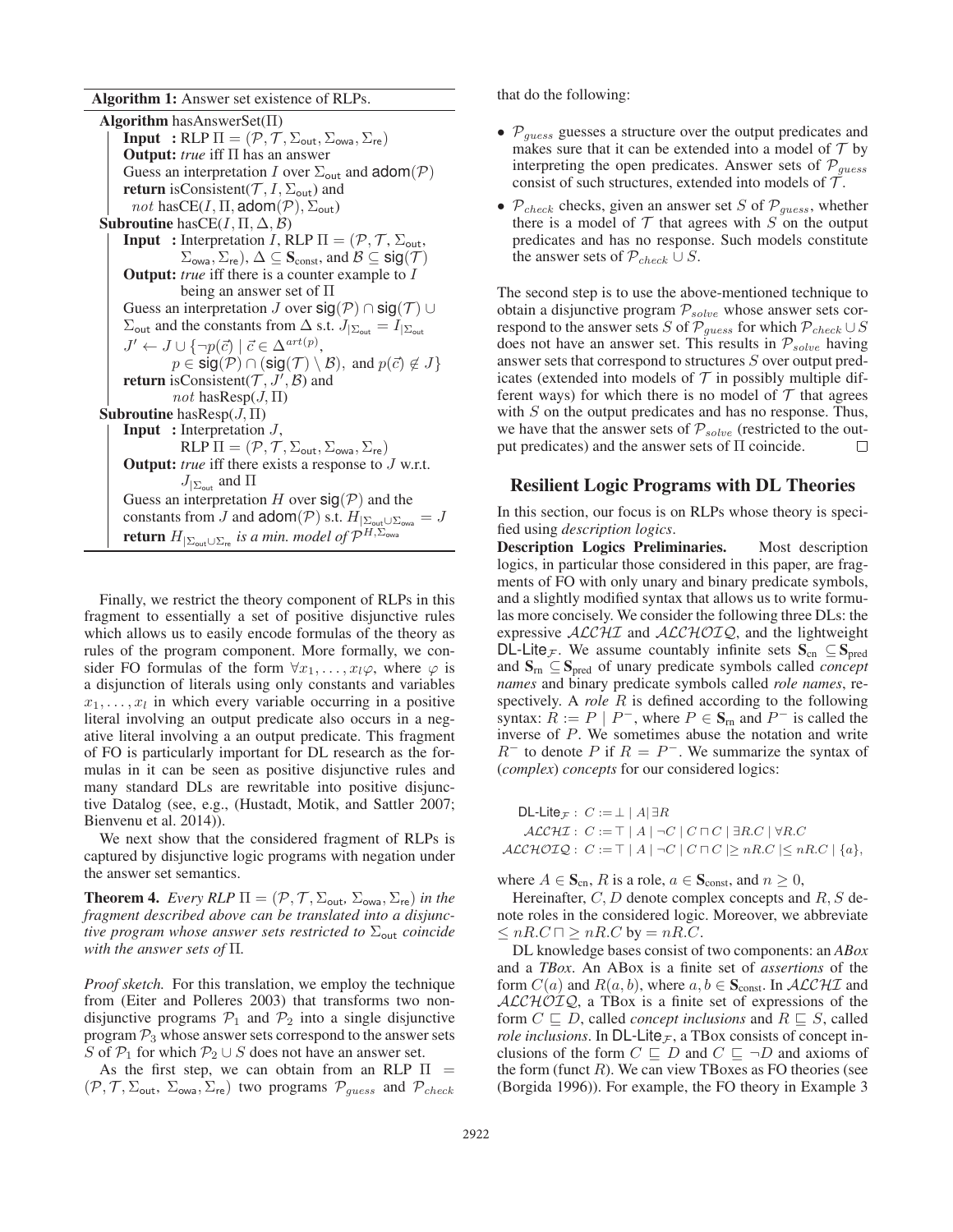|                                                                              | ALCHI            | DL-Lite $\tau$   | ALCHOIQ                                                                                                |
|------------------------------------------------------------------------------|------------------|------------------|--------------------------------------------------------------------------------------------------------|
| combined complexity<br>combined complexity with<br>bounded predicate arities | EXPTIME - c      | $\Sigma^P_3$ - c | NEXPTIME <sup>NP</sup> - c NEXPTIME <sup>NP</sup> - c in NEXPTIME <sup>NEXPTIME</sup><br>in NPNEXPTIME |
| data complexity                                                              | $\Sigma_2^P$ - c | $\Sigma^P_3$ - c | in NPNEXPTIME                                                                                          |

Table 2: Complexity of answer set existence for RLPs (c denotes completeness results).

corresponds to the following  $ALCHOTQ$  TBox  $T$ :

 $Order \nightharpoonup$   $\geq$  1 $hasTask$ .  $\top \cap$  <  $5hasTask$ .  $\top$ ,  $> 1$ *Req*<sup>−</sup>.  $\top \sqsubset$  *OfferedService*, *Task*  $\sqsubset$  = 1*Req*.  $\top$ ,  $Task \sqsubseteq = 1 hasTask - Order, \geq 1 hasTask - . \top \sqsubseteq Task$ 

We say that an interpretation is a model of a TBox if it is a model of its corresponding FO theory.

Algorithm 1 and the known complexity results on ASP and DLs with closed predicates allows us to characterize the complexity of safe RLPs with DL theories. We provide results for both combined complexity, measured in terms of the size of the whole RLP, as well as for data complexity in which only the size of the facts matter, while the size of the theory and the non-factual rules of the RLP's program component are treated as constant. Additionally, as the program component can contain predicates of arbitrary arities, we also provide some results for the case where these arities are bounded by a constant.

Theorem 5. *Table 2 provides correct complexity results for the deciding the answer set existence for safe RLPs.*

Note that  $\Sigma_p^3$ -hardness in data-complexity of  $\mathcal{ALCHI}$  and DL-Lite<sub> $\mathcal F$ </sub> can be shown by slightly modifying the reduction from ∃∀∃-QBFs to RLPs in Example 2. We discuss this and other results in the extended version.

Relaxed Safeness. Recall the RLP from Example 3. This RLP is unsafe as there are rules that contain atoms of the form  $Task(x)$  in which the variable x is not safeguarded by a closed predicate. However, as we know the number  $n$  of orders that need to be processed per day, and the theory stipulates that each order has at most five tasks and each task belongs to exactly one order, we conclude that the maximum number of tasks to perform is  $5n$ . This means that even though the set of tasks is not known, there is an upper bound on the number of constants that the variable  $x$  in a positive atom of the form  $Task(x)$  can range over. Thus, it is safe to consider *Task* as a quasi-closed predicate and allow positive literals using *Task* to safeguard variables in rules.

We next formalize this intuition and significantly relax our previous notion of safeness. To this end, we introduce the notion of *bounded concept name*.

Definition 4. *Let* T *be an* ALCHOIQ *TBox,* Σ *be a finite set with*  $\Sigma \subseteq S_{pred}$ *, and*  $\mathcal{N} = \{\{c\} \mid c \text{ occurs in } \mathcal{T}\}\$ *. The set*  $\mathbf{B}_{cn}(\mathcal{T}, \Sigma)$  *of* bounded concept names *in*  $\mathcal{T}$  *w.r.t.*  $\Sigma$  *is the smallest set that contains every concept name*  $A \in \text{sig}(\mathcal{T})$ *for which at least one of the following holds:*

*1.*  $A \in \Sigma$ .

- 2. there is a role R in  $\mathbf{sig}(\mathcal{T}) \cap \Sigma$  *s.t.*  $\mathcal{T} \models A \sqsubseteq \exists R.\top$ ,<br>3  $\mathcal{T} \vdash A \sqsubset \Box$
- $3.\mathcal{T} \models A \sqsubseteq \bigsqcup_{B \in \mathcal{B} \cup \mathcal{N}} B$ , or
- *4. there exists*  $B \in \mathbf{B}_{cn}(\mathcal{T}, \Sigma) \cup \mathcal{N}$ *, a role R occurring in*  $\mathcal{T}$ , and integers  $n, m \geq 0$  s.t.  $\mathcal{T} \models A \sqsubseteq \geq mR.B$  and  $\mathcal{T} \models B \sqsubseteq \leq nR^-}.A.$

*If* T *is in* ALCHI*, item 4. in the definition above is omitted and*  $\mathcal{N} = \emptyset$ *. Similarly, if*  $\mathcal{T}$  *is in DL-Lite<sub>* $\mathcal{T}$ *</sub>, item 3. is omitted and item 4. is replaced by the following:*

*4a. there exists*  $B \in \mathbf{B}_{cn}(\mathcal{T}, \Sigma)$  *and a role R occurring in*  $\mathcal{T}$  $s.t.$   $\mathcal{T} \models A \sqsubseteq \exists R^{-}, \mathcal{T} \models \exists R \sqsubseteq B$ *, and (funct*  $R$ *)*  $\in \mathcal{T}$ *.* 

Note that, given  $\mathcal T$  and  $\Sigma$ , computing the set  $\mathbf{B}_{cn}(\mathcal T, \Sigma)$ requires a polynomial number of steps, some of which use an entailment test as an oracle.

Proposition 1. *Let* T *be a TBox in one of the DLs above,*  $\Sigma \subseteq S_{pred}$ , and  $b \geq 0$ . We can compute a constant b' s.t.  $|\{c \mid A(c) \in J, A \in \mathcal{B}_{cn}(\mathcal{T}, \Sigma)\}| \leq b'$  holds in every model *J of*  $\mathcal{T}$  *in which*  $|\{c \mid p(\vec{c}) \in J, p \in \Sigma, c \text{ occurs in } \vec{c}\}| \leq b$ . If T is in ALCHOIQ, b' is at most exponential in the size *of*  $T$ *. Otherwise, b' is polynomial in the size of*  $T$ *.* 

We remark that the definition above is incomplete, in the sense that  $\mathbf{B}_{cn}(\mathcal{T}, \Sigma)$  need not contain all concept names for which a bound exists. Nonetheless, it is sufficient for us to relax our previous notion of safeness. Given a program P, for each  $p \in \text{sig}(\mathcal{P})$  and  $1 \leq i \leq art(p)$ , we define a *position*  $p[i]$ . Given a set of predicates  $\Sigma$ , the set  $ap(\mathcal{P}, \Sigma)$  of *affected positions* (see (Calì, Gottlob, and Kifer 2013)) in  $P$  w.r.t.  $\Sigma$  is inductively defined as follows: (i)  $p[i] \in \text{ap}(\mathcal{P}, \Sigma)$ , for  $p \in \Sigma$  and  $1 \leq i \leq \text{art}(p)$ , and (ii) if there exists a rule  $r \in \mathcal{P}$  s.t. a variable x appears in  $body^+(r)$ only in affected positions and x appears in  $head(r)$  in position  $\pi$ , then  $\pi \in \text{ap}(\mathcal{P}, \Sigma)$ .

We call a predicate symbol p occurring in an RLP  $\Pi$  =  $(\mathcal{P}, \mathcal{T}, \Sigma_{\text{out}}, \Sigma_{\text{ova}}, \Sigma_{\text{re}})$  *bounded* in  $\Pi$  if  $p \in \Sigma_{\text{out}} \cup \Sigma_{\text{re}} \cup$  $\mathbf{B}_{cn}(\mathcal{T}, \Sigma_{out})$ . We now relax the previous safeness condition. **Definition 5.** An RLP  $\Pi = (\mathcal{P}, \mathcal{T}, \Sigma_{\text{out}}, \Sigma_{\text{ova}}, \Sigma_{\text{re}})$  *fulfills* the relaxed safeness condition *if for each rule*  $r \in \mathcal{P}$ *: every variable in r occurs in some*  $p(\vec{u}) \in body^+(r)$ *, where p is a bounded predicate in*  $\Pi$  *and*  $q[i] \notin \textbf{ap}(\mathcal{P}, \textbf{B}_{cn}(\mathcal{T}, \Sigma_{\text{out}}))$  $\Sigma_{\text{out}}$ *), for all*  $q \in \Sigma_{\text{out}}$  *and*  $1 \leq i \leq art(q)$ *.* 

Algorithm 1, which was originally designed for checking answer set existence under the safeness condition in Definition 3, can be easily modified to cater to RLPs with DL theories under relaxed safeness. In particular, we need to modify the main procedure *hasAnswerSet* to guess a candidate